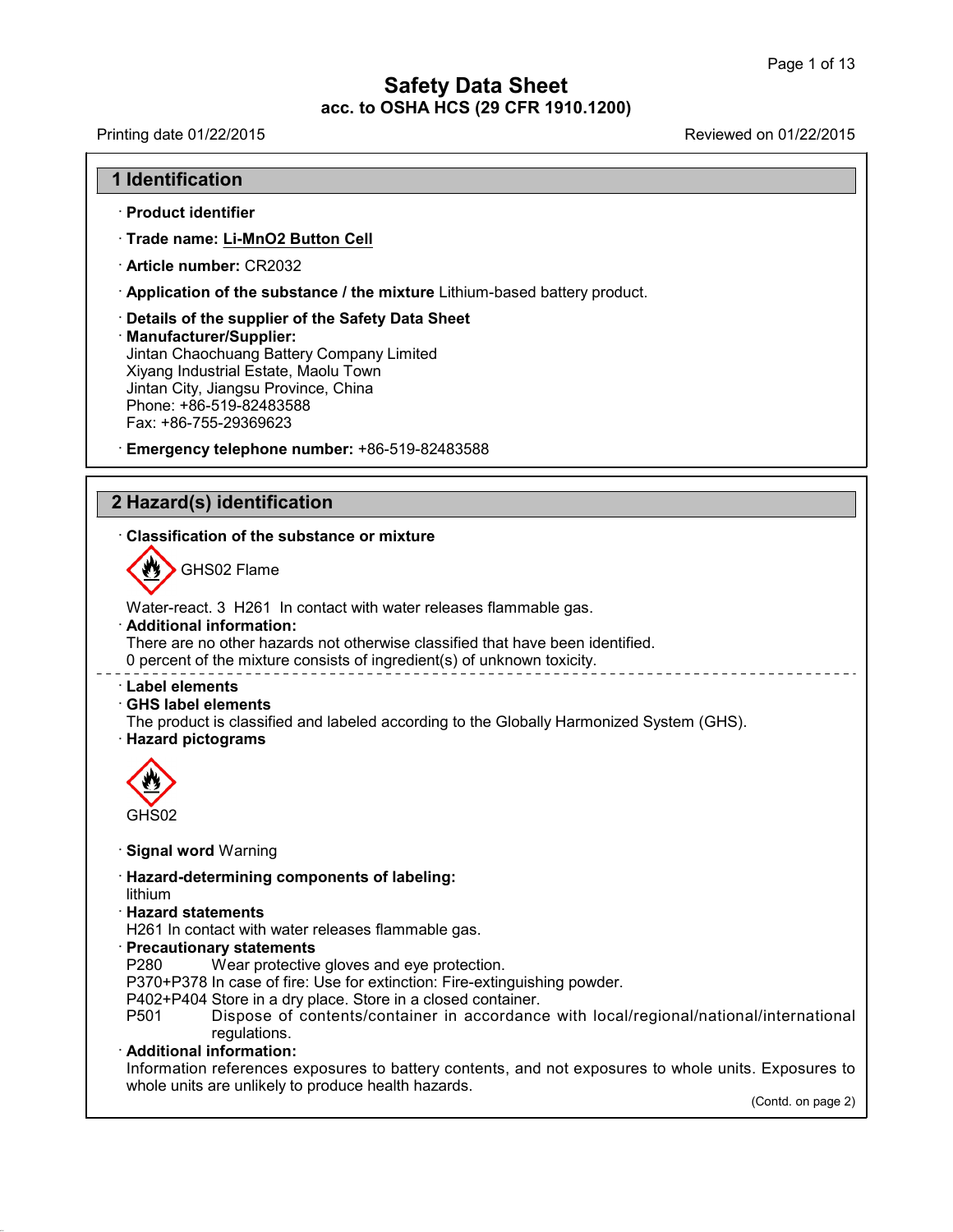Printing date 01/22/2015 Reviewed on 01/22/2015



(Contd. of page 1)

· **Hazard description:** · **WHMIS-symbols:** B6 - Reactive flammable material · **Classification system:** · **NFPA ratings (scale 0 - 4)**



The substance demonstrates unusual reactivity with water.

· **HMIS-ratings (scale 0 - 4)**

**HEALTH** 0 Hea FIRE 0 REACTIVITY <sup>2</sup> Health <sup>=</sup> <sup>0</sup>  $\boxed{0}$  Fire = 0  $Fire = 0$ Reactivity = 2

- · **Other hazards**
- · **Results of PBT and vPvB assessment**
- · **PBT:** Not applicable.
- · **vPvB:** Not applicable.

# **3 Composition/information on ingredients**

· **Chemical characterization: Mixtures**

· **Description:** Mixture of the substances listed below with nonhazardous additions.

# · **Dangerous components:**

40.0.6

| Dangerous components.                                                                                                                             |                    |
|---------------------------------------------------------------------------------------------------------------------------------------------------|--------------------|
| 1313-13-9 manganese dioxide<br>STOT RE 2, H373<br>$\leftrightarrow$ Acute Tox. 4, H302; Acute Tox. 4, H332                                        | 25-50%             |
| 7791-03-9 lithium perchlorate<br><b>EXALC</b> Ox. Sol. 1, H271<br>Acute Tox. 3, H301<br>Skin Irrit. 2, H315; Eye Irrit. 2A, H319; STOT SE 3, H335 | $2.5 - 10%$        |
| 108-32-7 propylene carbonate<br><b>Eye Irrit. 2, H319</b>                                                                                         | $2.5 - 10%$        |
| 7439-93-2 lithium<br><b>♦ Water-react. 1, H260</b><br>Skin Corr. 1B, H314                                                                         | $\leq 2.5\%$       |
| 110-71-4   1,2-dimethoxyethane<br><b>♦ Flam. Lig. 2, H225</b><br>Externed B, H360<br>$\bigotimes$ Acute Tox. 4, H332                              | $\leq 2.5\%$       |
|                                                                                                                                                   | (Contd. on page 3) |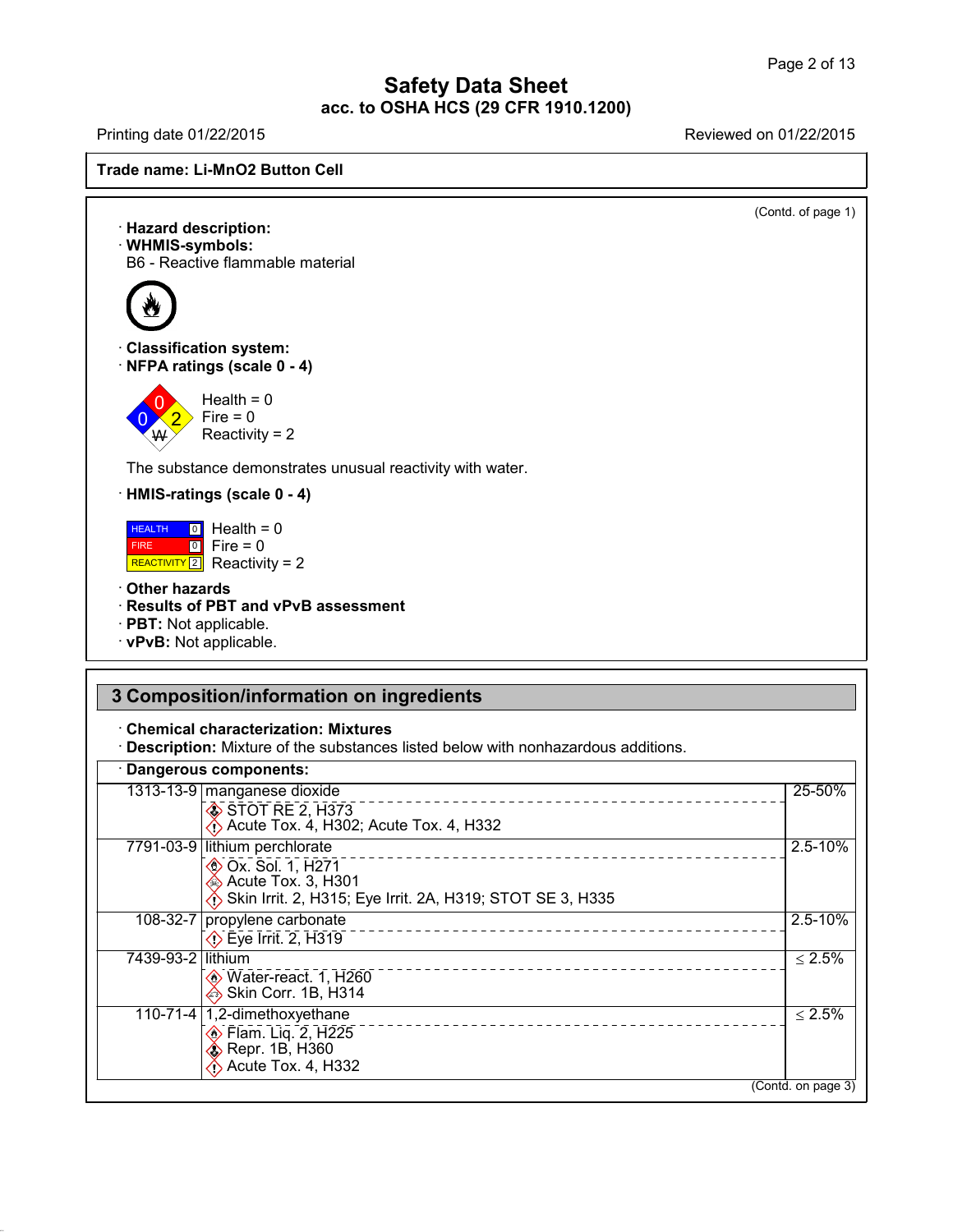Printing date 01/22/2015 Reviewed on 01/22/2015

## **Trade name: Li-MnO2 Button Cell**

(Contd. of page 2)

## · **Additional information:**

For the listed ingredients, the identity and exact percentages are being withheld as a trade secret.

## **4 First-aid measures**

#### · **Description of first aid measures**

· **General information:**

Information references exposures to battery contents, and not exposures to whole units. Exposures to whole units are unlikely to produce health hazards.

Immediately remove any clothing soiled by the product.

Take affected persons out into the fresh air.

## · **After inhalation:**

Unlikely route of exposure.

Supply fresh air; consult doctor in case of complaints.

#### · **After skin contact:**

Unlikely route of exposure.

Immediately rinse with water.

If skin irritation continues, consult a doctor.

Seek immediate medical help for blistering or open wounds.

#### · **After eye contact:**

Unlikely route of exposure.

Protect unharmed eye.

#### Remove contact lenses if worn.

Rinse opened eye for several minutes under running water. If symptoms persist, consult a doctor.

· **After swallowing:** Do not induce vomiting; immediately call for medical help.

#### · **Information fordoctor:**

· **Most important symptoms and effects, both acute and delayed** No further relevant information available.

- · **Danger** Danger of gastric perforation.
- · **Indication of any immediate medical attention and special treatment needed**
- No further relevant information available.

## **5 Fire-fighting measures**

- · **Extinguishing media**
- · **Suitable extinguishing agents:**

Fire-extinguishing powder

Sand

40.0.6

- Water in flooding quantities.
- · **For safety reasons unsuitable extinguishing agents:** None.
- · **Special hazards arising from the substance or mixture**
- Formation of toxic gases is possible during heating or in case of fire.
- · **Advice for firefighters**
- · **Protective equipment:**

Wear self-contained respiratory protective device.

- Wear fully protective suit.
- · **Additional information**

Eliminate all ignition sources if safe to do so.

(Contd. on page 4)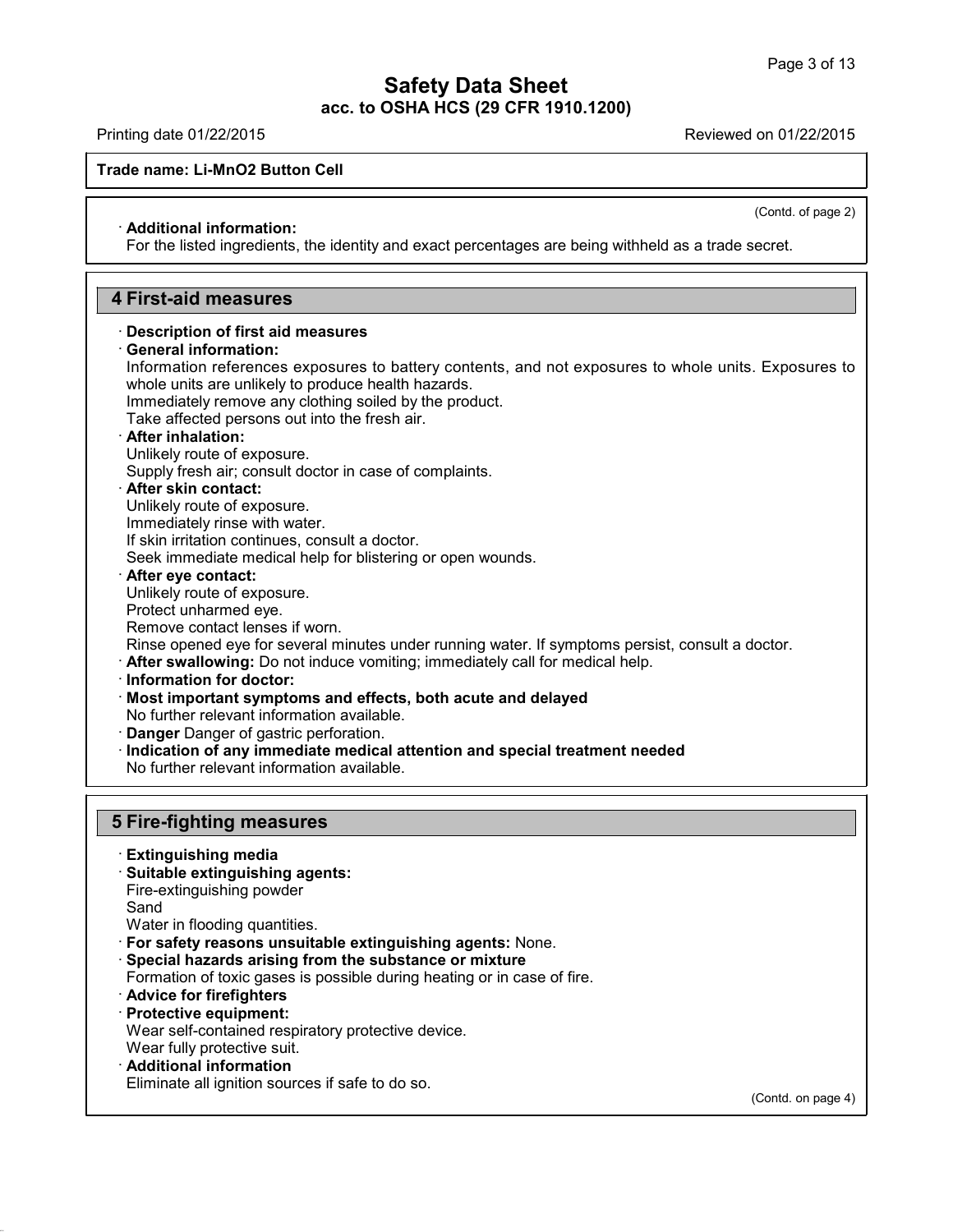Printing date 01/22/2015 Reviewed on 01/22/2015

**Trade name: Li-MnO2 Button Cell**

(Contd. of page 3)

Cool endangered receptacles with water in flooding quantites.

## **6 Accidental release measures**

#### · **Personal precautions, protective equipment and emergency procedures** Ensure adequate ventilation.

If containers are leaking, use respiratory protective device against the effects of fumes/dust/aerosol. Wear protective equipment. Keep unprotected persons away.

· **Environmental precautions:** Do not allow to enter sewers/ surface or ground water.

#### · **Methods and material for containment and cleaning up:**

Use inert material (clay, sawdust, kaolin) to absorb material and sweep up. Prevent spilled material from entering sewers, drains, bodies of water.

Pick up mechanically.

Dispose contaminated material as waste according to item 13.

Send for recovery or disposal in suitable receptacles.

· **Reference to other sections**

See Section 7 for information on safe handling.

See Section 8 for information on personal protection equipment.

See Section 13 for disposal information.

## **7 Handling and storage**

## · **Handling:**

## · **Precautions for safe handling**

Information is only applicable to product contents, and not to product as normally supplied. This information is applicable to damaged, leaking, or spilled product as contact with contents is possible under these conditions.

Keep away from open flames or temperatures exceeding manufacturer ratings. DO NOT ATTEMPT TO OPEN SEALED CELLS OR BATTERIES – BATTERY CONTENTS MAY PRESENT SERIOUS SAFETY AND HEALTH HAZARDS. SHORT-CIRCUITING THE TERMINALS OF A DEVICE MAY RESULT IN DAMAGE TO DEVICE AND ANY NEARBY OBJECTS OR PERSONNEL.

#### · **Information about protection against explosions and fires:** Prevent impact and friction.

Substance/product is ignitable under certain conditions.

- · **Conditions for safe storage, including any incompatibilities**
- · **Storage:**

40.0.6

## · **Requirements to be met by storerooms and receptacles:**

Store in a dry, well-ventilated place.

Do not use or store near open flame.

Avoid extreme temperatures; battery may rupture and release contents.

Do not store and transport with incompatible materials.

Store individual batteries or cells only in approved packaging in order to avoid inadvertent short circuits, as this may result in damage to device, nearby objects, personnel, or all of the above.

## · **Information about storage in one common storage facility:**

Store away from foodstuffs.

Store away from water.

Do not store together with acids.

(Contd. on page 5)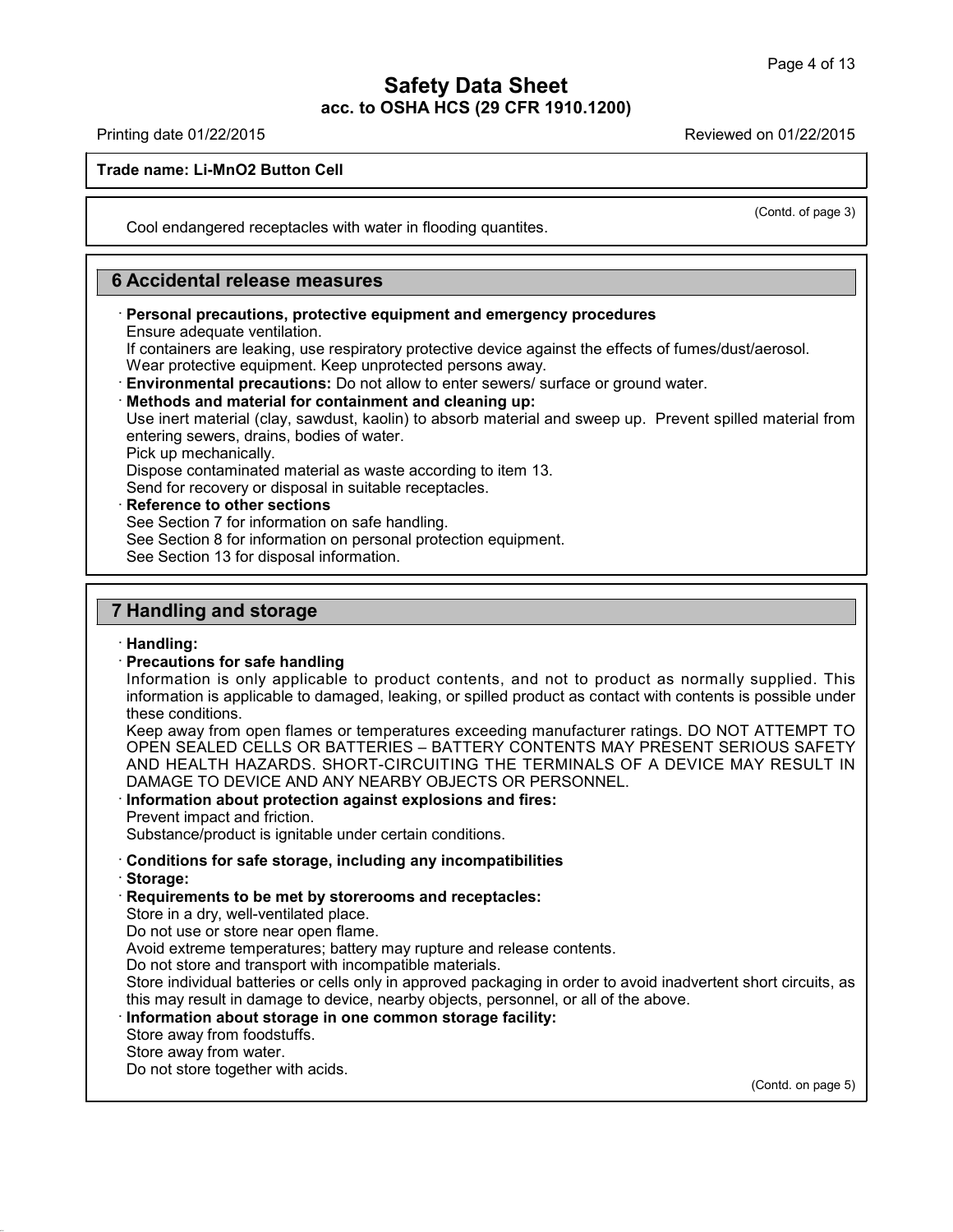Printing date 01/22/2015 **Reviewed on 01/22/2015** 

**Trade name: Li-MnO2 Button Cell**

(Contd. of page 4)

## · **Further information about storage conditions:** Store in dry conditions. Protect from humidity and water.

· **Specific end use(s)** No further relevant information available.

## **8 Exposure controls/personal protection**

· **Additional information about design of technical systems:** No further data; see item 7.

|  |  | <b>Control parameters</b> |
|--|--|---------------------------|
|--|--|---------------------------|

40.0.6

|                             | Components with limit values that require monitoring at the workplace:                          |                    |
|-----------------------------|-------------------------------------------------------------------------------------------------|--------------------|
| 1313-13-9 manganese dioxide |                                                                                                 |                    |
| PEL (USA)                   | Ceiling limit value: 5 mg/m <sup>3</sup><br>as Mn                                               |                    |
| REL (USA)                   | Short-term value: 3 mg/m <sup>3</sup><br>Long-term value: 1 mg/m <sup>3</sup><br>as Mn          |                    |
| TLV (USA)                   | Long-term value: $0.02$ * $0.1$ * mg/m <sup>3</sup><br>as Mn; *respirable **inhalable fraction  |                    |
| EL (Canada)                 | Long-term value: 0.2 mg/m <sup>3</sup><br>as Mn; R                                              |                    |
|                             | LMPE (Mexico) Long-term value: $0.2 \text{ mg/m}^3$<br>como Mn                                  |                    |
| 7782-42-5 Graphite          |                                                                                                 |                    |
| PEL (USA)                   | Long-term value: 15 mppcf* mg/m <sup>3</sup><br>*impinger samples counted by light field techn. |                    |
| REL (USA)                   | Long-term value: 2.5* mg/m <sup>3</sup><br>*respirable dust                                     |                    |
| TLV (USA)                   | Long-term value: 2* mg/m <sup>3</sup><br>all forms except graphite fibers;*resp. fraction       |                    |
| EL (Canada)                 | Long-term value: 2 mg/m <sup>3</sup><br>respirable                                              |                    |
| EV (Canada)                 | Long-term value: 2 mg/m <sup>3</sup><br>respirable                                              |                    |
|                             | LMPE (Mexico) Long-term value: 2* mg/m <sup>3</sup><br>*fracción respirable                     |                    |
|                             | 110-71-4 1,2-dimethoxyethane                                                                    |                    |
| EV (Canada)                 | Long-term value: 18 mg/m <sup>3</sup> , 5 ppm<br>Skin                                           |                    |
|                             | Additional information: The lists that were valid during the creation were used as basis.       | (Contd. on page 6) |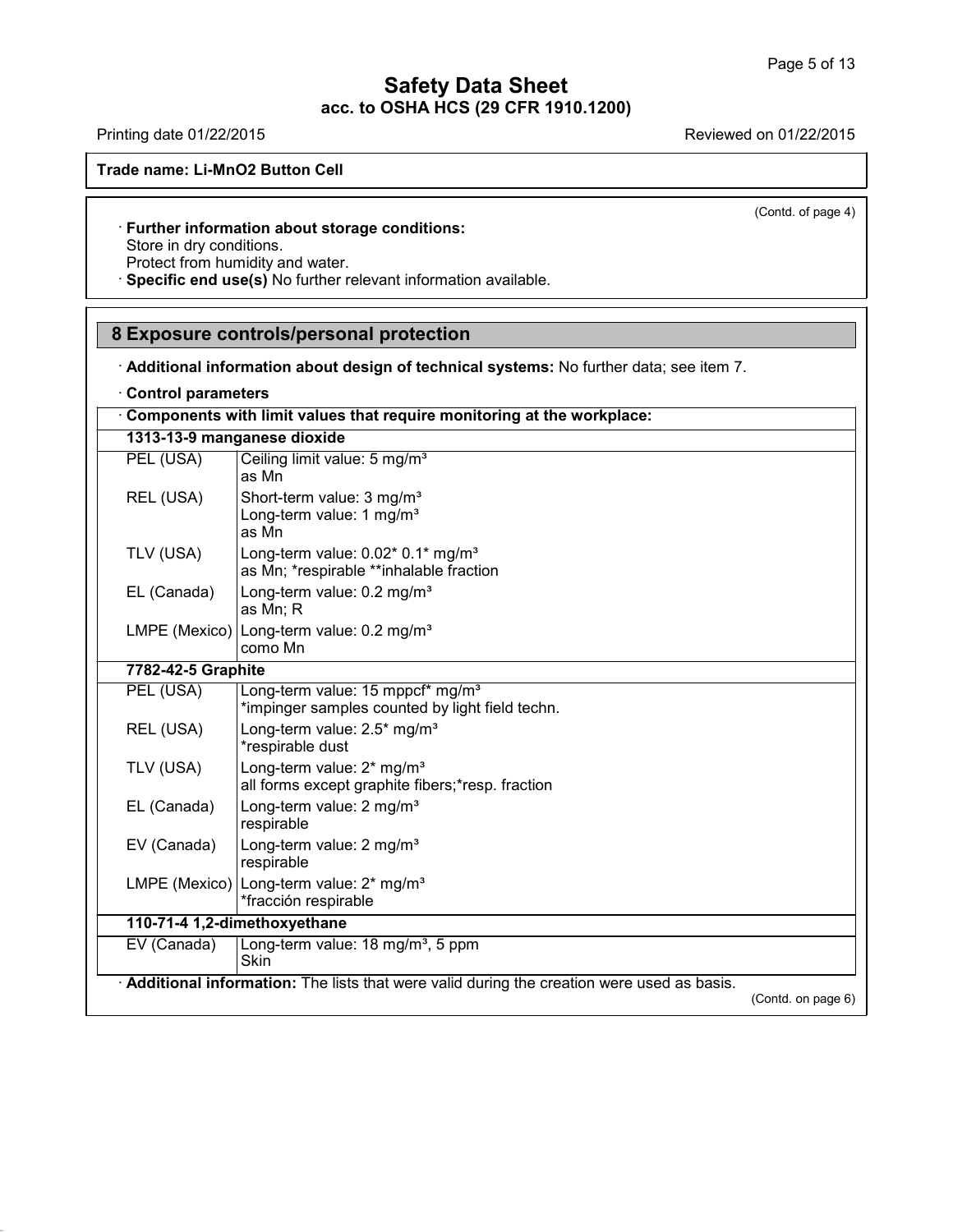Printing date 01/22/2015 Reviewed on 01/22/2015

**Trade name: Li-MnO2 Button Cell**

(Contd. of page 5)

## · **Exposure controls**

· **Personal protective equipment:**

## · **General protective and hygienic measures:**

Information is only applicable to product contents, and not to product as normally supplied. This information is applicable to damaged, leaking, or spilled product as contact with contents is possible under these conditions.

The usual precautionary measures for handling chemicals should be followed.

Keep away from foodstuffs, beverages and feed.

Immediately remove all soiled and contaminated clothing.

Wash hands before breaks and at the end of work.

Do not inhale gases / fumes / aerosols.

Avoid contact with the eyes and skin.

· **Engineering controls:** No further relevant information available.

## · **Breathing equipment:**

Not required under normal conditions of use.

For spills, respiratory protection may be advisable.

· **Protection of hands:**

Not required under normal conditions of use.

Wear protective gloves to handle contents of damaged or leaking units.

The glove material has to be impermeable and resistant to the product/ the substance/ the preparation. Selection of the glove material on consideration of the penetration times, rates of diffusion and the degradation

#### · **Material of gloves**

The selection of the suitable gloves does not only depend on the material, but also on further marks of quality and varies from manufacturer to manufacturer. As the product is a preparation of several substances, the resistance of the glove material can not be calculated in advance and has therefore to be checked prior to the application.

## · **Penetration time of glove material**

The exact break through time has to be found out by the manufacturer of the protective gloves and has to be observed.

## · **Eye protection:**



Safety glasses

## · **Body protection:**

Not required under normal conditions of use.

Protection may be required for spills.

· **Limitation and supervision of exposure into the environment** Avoid release to the environment.

## **9 Physical and chemical properties**

- · **Information on basic physical and chemical properties**
- · **General Information**
- · **Appearance:**
	-

**Form:** Impermeable container containing liquid and solid contents plus inert carrier materials. **Color:** Silver grey

40.0.6

(Contd. on page 7)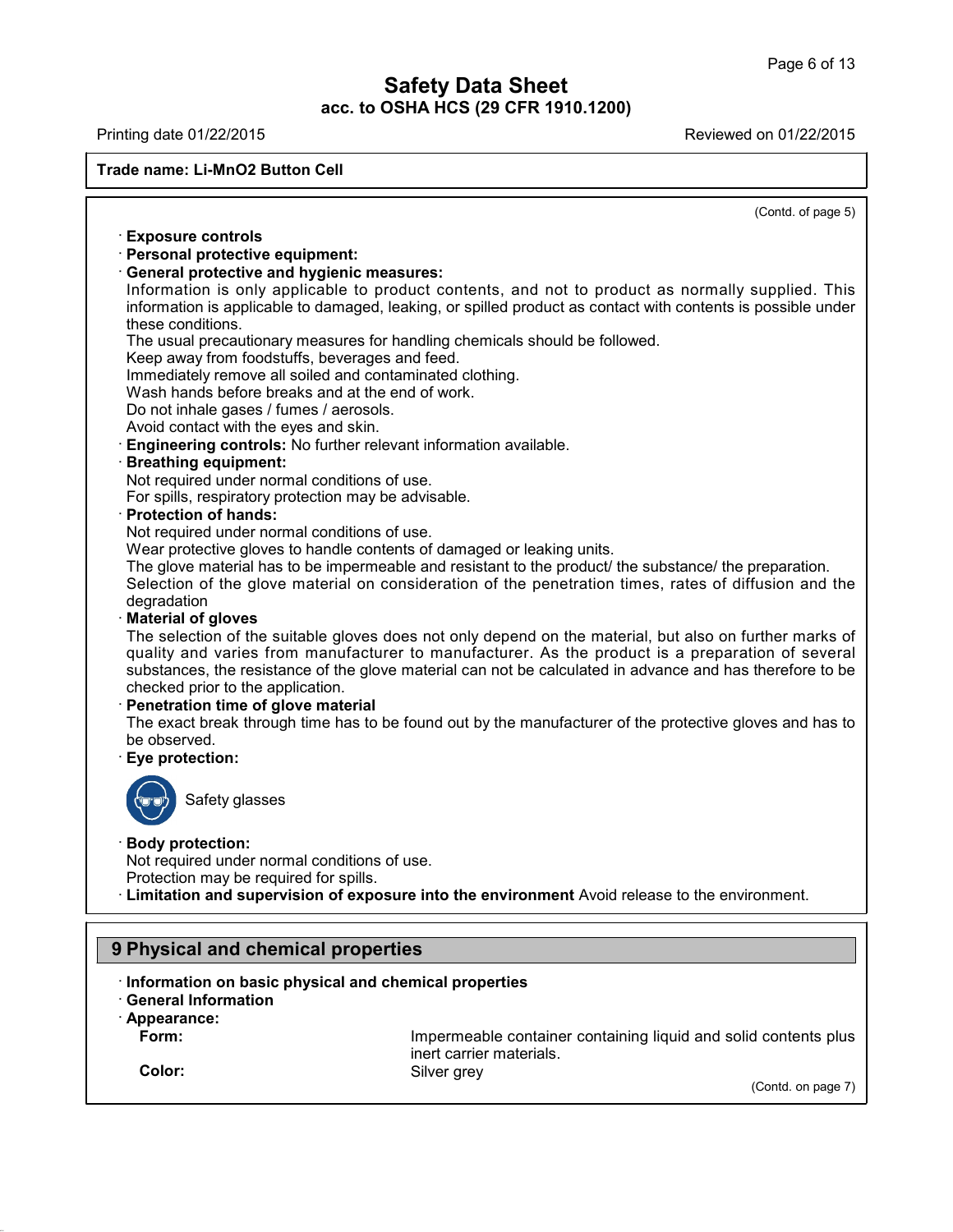# Printing date 01/22/2015 **Reviewed on 01/22/2015**

## **Trade name: Li-MnO2 Button Cell**

|                                                                                                   | (Contd. of page 6)                                                                                                                                   |
|---------------------------------------------------------------------------------------------------|------------------------------------------------------------------------------------------------------------------------------------------------------|
| · Odor:                                                                                           | Odorless                                                                                                                                             |
| · Odor threshold:                                                                                 | Not determined.                                                                                                                                      |
| · pH-value:                                                                                       | Not applicable.                                                                                                                                      |
| Change in condition<br><b>Melting point/Melting range:</b><br><b>Boiling point/Boiling range:</b> | Undetermined.<br>Undetermined.                                                                                                                       |
| · Flash point:                                                                                    | Not applicable.                                                                                                                                      |
| · Flammability (solid, gaseous):                                                                  | Not determined.                                                                                                                                      |
| · Auto-ignition temperature:                                                                      | Not determined.                                                                                                                                      |
| · Decomposition temperature:                                                                      | Not determined.                                                                                                                                      |
| · Auto igniting:                                                                                  | Product is not self-igniting.                                                                                                                        |
| · Danger of explosion:                                                                            | Product does not represent an explosion hazard during normal<br>use. Leaking contents may react with water to produce explosive<br>or flammable gas. |
| <b>Explosion limits:</b><br>Lower:<br>Upper:                                                      | Not determined.<br>Not determined.                                                                                                                   |
| · Vapor pressure:                                                                                 | Not applicable.                                                                                                                                      |
| · Density:<br>· Relative density<br>· Vapour density<br><b>Evaporation rate</b>                   | Not determined.<br>Not determined.<br>Not applicable.<br>Not applicable.                                                                             |
| · Solubility in / Miscibility with<br>Water:                                                      | Not miscible or difficult to mix.                                                                                                                    |
| · Partition coefficient (n-octanol/water): Not determined.                                        |                                                                                                                                                      |
| · Viscosity:<br>Dynamic:<br>Kinematic:<br>Other information                                       | Not applicable.<br>Not applicable.<br>No further relevant information available.                                                                     |

# **10 Stability and reactivity**

40.0.6

| Reactivity                                                                   |                    |  |
|------------------------------------------------------------------------------|--------------------|--|
| <b>Chemical stability</b>                                                    |                    |  |
| Thermal decomposition / conditions to be avoided:                            |                    |  |
| No decomposition if used and stored according to specifications.             |                    |  |
| Possibility of hazardous reactions                                           |                    |  |
| Hazardous reactions generally occur with contents of leaking batteries only. |                    |  |
| Strong exothermic reaction with acids.                                       |                    |  |
| Toxic fumes may be released if heated above the decomposition point.         |                    |  |
| Reacts violently with water.                                                 |                    |  |
|                                                                              | (Contd. on page 8) |  |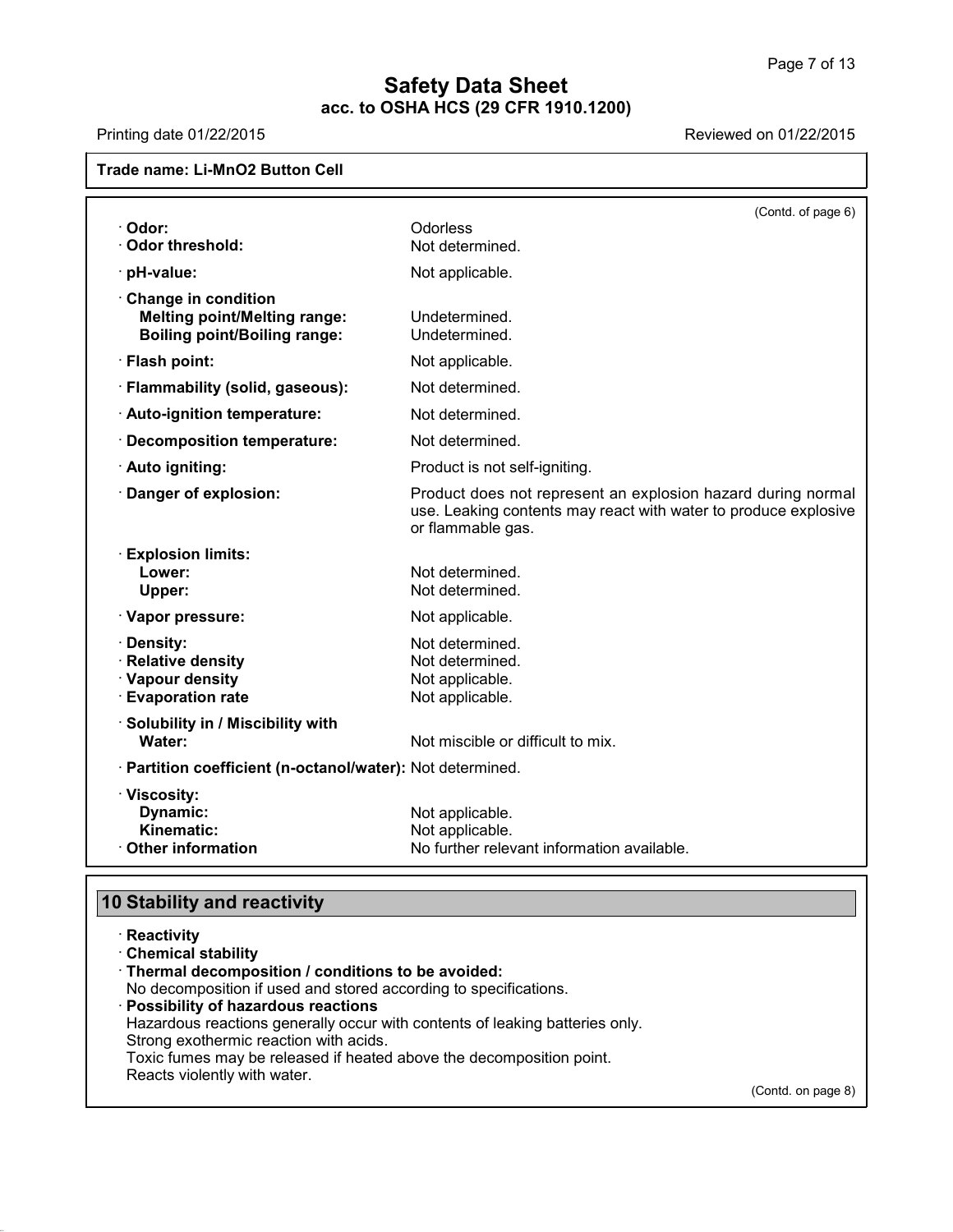Printing date 01/22/2015 Reviewed on 01/22/2015

**Trade name: Li-MnO2 Button Cell**

(Contd. of page 7)

Contact with water will cause spontaneous hydrolysis (Can be explosive!).

· **Conditions to avoid** Keep away from heat and direct sunlight.

· **Incompatible materials:** Reducing agents, combustible materials, moisture, contact with metals.

· **Hazardous decomposition products:**

Carbon monoxide and carbon dioxide

Contact with decomposition products does not normally occur; informaton is applicable only to damaged devices.

Flammable gases/vapors

Toxic metal oxide smoke

Chlorine compounds

## **11 Toxicological information**

· **Information on toxicological effects**

· **Acute toxicity:**

## · **LD/LC50 values that are relevant for classification:**

**110-71-4 1,2-dimethoxyethane**

Oral | LD50 | 5370 mg/kg (rat)

· **Primary irritant effect:**

· **on the skin:** Strong caustic effect in case of contact with electroyte only.

· **on the eye:** Strong caustic effect in case of contact with electroyte only.

· **Sensitization:** No sensitizing effects known.

· **Subacute to chronic toxicity:** No further relevant information available.

· **Additional toxicological information:**

Information references exposures to battery contents, and not exposures to whole units. Exposures to whole units are unlikely to produce health hazards.

Harmful if swallowed.

Harmful if inhaled.

Product is suspected to cause birth defects.

The product can cause inheritable damage.

· **Carcinogenic categories**

· **NTP (National Toxicology Program)**

None of the ingredients is listed.

· **OSHA-Ca (Occupational Safety & Health Administration)**

None of the ingredients is listed.

· **Probable Routes of Exposure**

Ingestion.

Skin contact.

· **Repeated Dose Toxicity:** May cause damage to organs through prolonged or repeated exposure.

## **12 Ecological information**

· **Toxicity**

40.0.6

· **Aquatic toxicity:** The product contains materials that are harmful to the environment.

· **Persistence and degradability** Not easily biodegradable

(Contd. on page 9)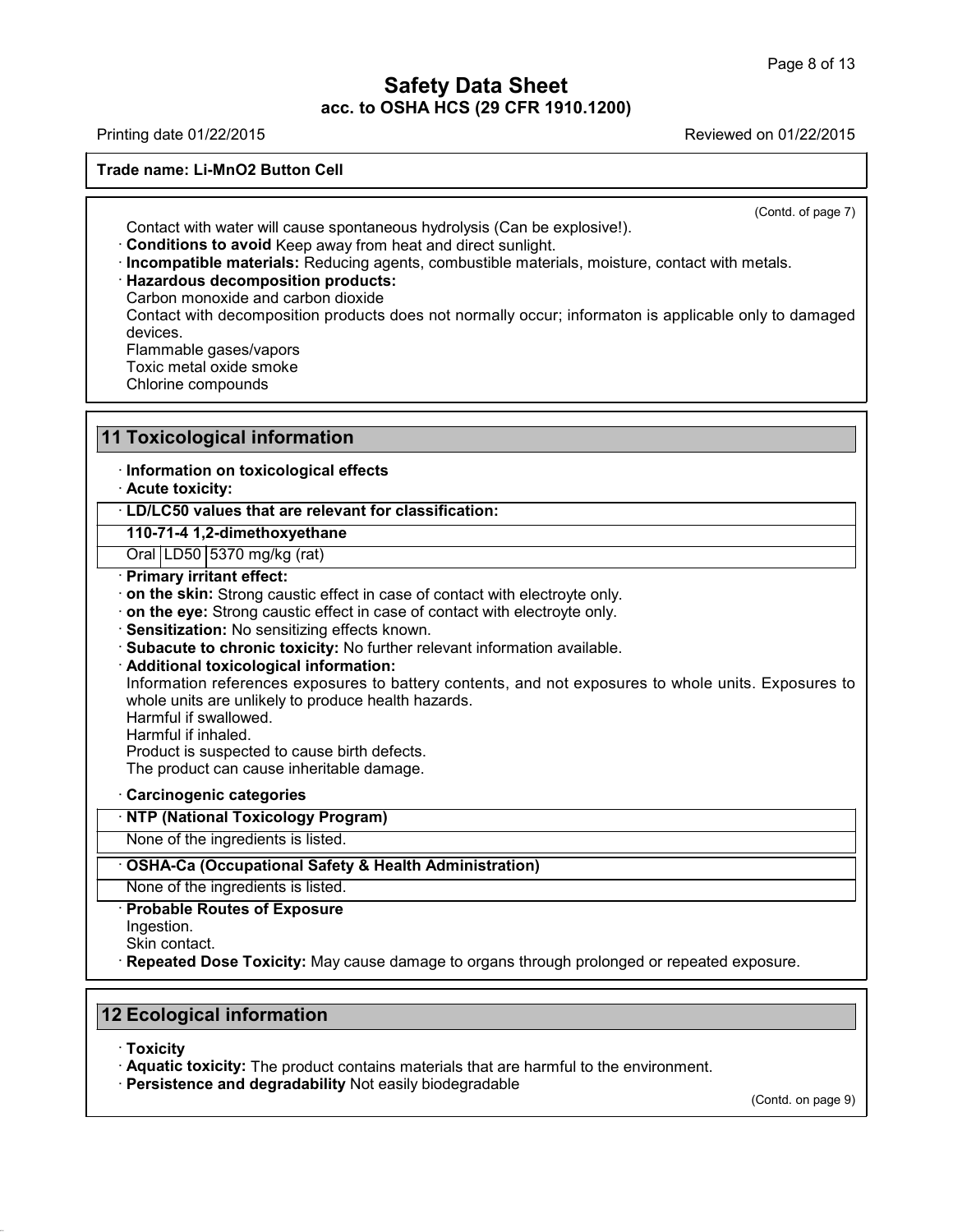Printing date 01/22/2015 Reviewed on 01/22/2015

**Trade name: Li-MnO2 Button Cell**

(Contd. of page 8)

- · **Behavior in environmental systems:**
- · **Bioaccumulative potential** No further relevant information available.
- · **Mobility in soil** No further relevant information available.
- · **Additional ecological information:**
- · **General notes:**

This statement was deduced from the properties of the single components.

Do not allow undiluted product or large quantities of it to reach ground water, water course or sewage system.

- · **Results of PBT and vPvB assessment**
- · **PBT:** Not applicable.
- · **vPvB:** Not applicable.

· **Other adverse effects** No further relevant information available.

## **13 Disposal considerations**

## · **Waste treatment methods**

· **Recommendation:**

Must not be disposed of together with household garbage. Do not allow product to reach sewage system. Contact waste processors for recycling information.

The user of this material has the responsibility to dispose of unused material, residues and containers in compliance with all relevant local, state and federal laws and regulations regarding treatment, storage and disposal for hazardous and nonhazardous wastes. Residual materials should be treated as hazardous.

## · **Uncleaned packagings:**

· **Recommendation:** Disposal must be made according to official regulations.

## **14 Transport information**

- · **UN-Number**
- · **DOT, ADR, IMDG, IATA** UN3090
- · **UN proper shipping name**
- 
- 
- 
- · **Transport hazard class(es)**

· **DOT, IMDG, IATA**

· **Label** 9

40.0.6

Lithium battery · **ADR** 3090 LITHIUM METAL BATTERIES **LITHIUM METAL BATTERIES** 

· **Class** 9 Miscellaneous dangerous substances and articles

(Contd. on page 10)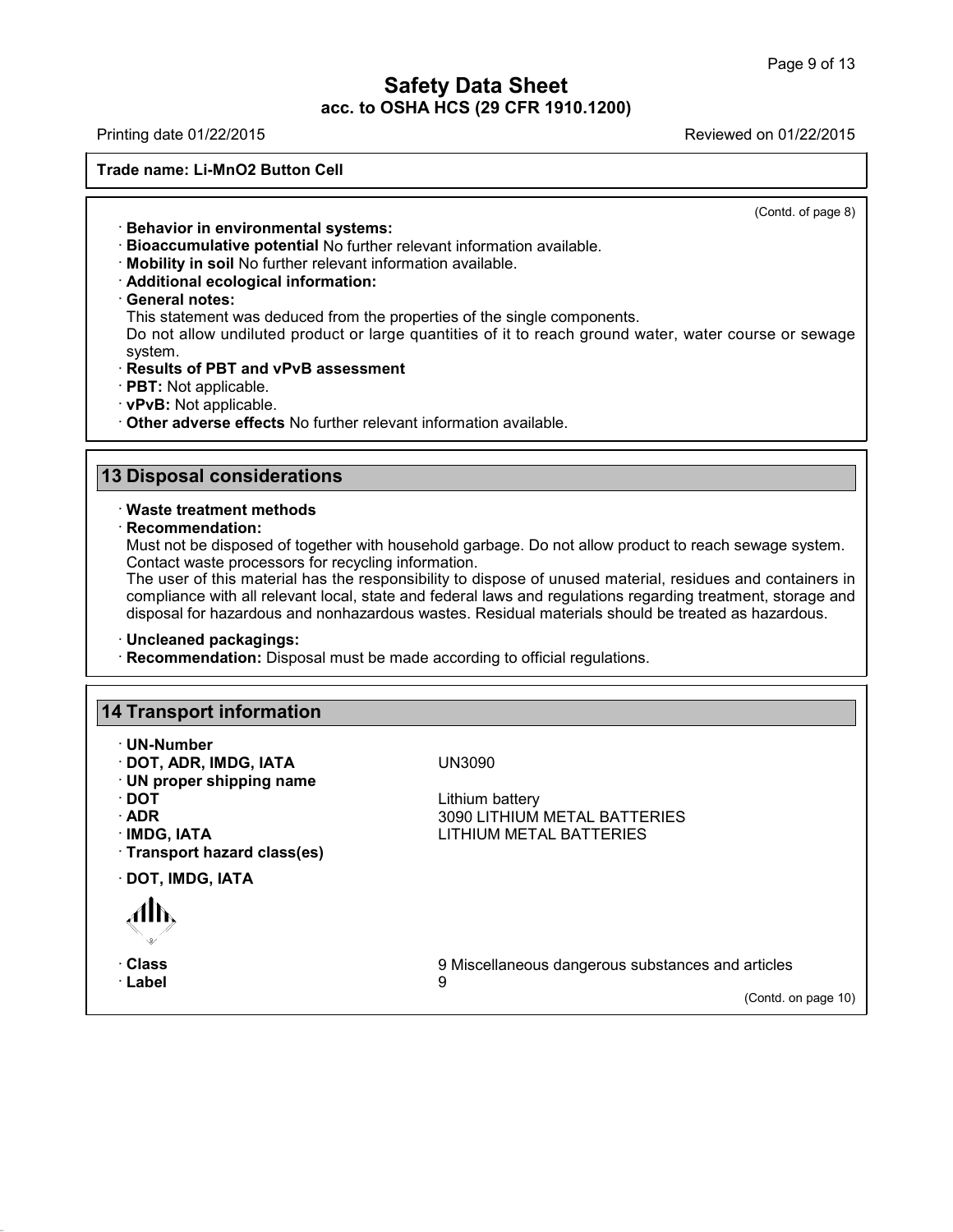$\overline{\phantom{a}}$ 

# **Safety Data Sheet acc. to OSHA HCS (29 CFR 1910.1200)**

 $\Gamma$ 

40.0.6

Printing date 01/22/2015 **Reviewed on 01/22/2015** 

| <b>Trade name: Li-MnO2 Button Cell</b>                                            |                                                                                                                                                                                                                                                                                                                                                                                                                                  |
|-----------------------------------------------------------------------------------|----------------------------------------------------------------------------------------------------------------------------------------------------------------------------------------------------------------------------------------------------------------------------------------------------------------------------------------------------------------------------------------------------------------------------------|
|                                                                                   | (Contd. of page 9)                                                                                                                                                                                                                                                                                                                                                                                                               |
| $\cdot$ ADR                                                                       |                                                                                                                                                                                                                                                                                                                                                                                                                                  |
|                                                                                   |                                                                                                                                                                                                                                                                                                                                                                                                                                  |
|                                                                                   |                                                                                                                                                                                                                                                                                                                                                                                                                                  |
| · Class<br>· Label                                                                | 9 (M4) Miscellaneous dangerous substances and articles<br>9                                                                                                                                                                                                                                                                                                                                                                      |
| · Packing group<br>· DOT, IMDG, IATA<br>$\cdot$ ADR                               | Ш<br>Not Regulated                                                                                                                                                                                                                                                                                                                                                                                                               |
| <b>Environmental hazards:</b><br>· Marine pollutant:                              | <b>No</b>                                                                                                                                                                                                                                                                                                                                                                                                                        |
| · Special marking (IATA):                                                         | Prohibited from Transport in Passenger Aircraft.                                                                                                                                                                                                                                                                                                                                                                                 |
| <b>DANGER</b><br>Cargo Aircraft Only.                                             |                                                                                                                                                                                                                                                                                                                                                                                                                                  |
| $\cdot$ Special precautions for user<br>Danger code (Kemler):                     | Warning: Miscellaneous dangerous substances and articles                                                                                                                                                                                                                                                                                                                                                                         |
| · EMS Number:                                                                     | $F-A, S-I$                                                                                                                                                                                                                                                                                                                                                                                                                       |
| Transport in bulk according to Annex II of<br><b>MARPOL73/78 and the IBC Code</b> | Not applicable.                                                                                                                                                                                                                                                                                                                                                                                                                  |
| · Transport/Additional information:                                               | <b>Battery Specifications:</b><br>Contains 0.0651 g equivalent lithium<br>210 mAh, 3.0 Volts<br>(0.63 Watt-hours)                                                                                                                                                                                                                                                                                                                |
| $\cdot$ DOT                                                                       |                                                                                                                                                                                                                                                                                                                                                                                                                                  |
| · Remarks:                                                                        | Per 173.185(c): Packages containing 1 or 2 batteries are<br>exempt from classification as dangerous goods. The outer<br>package that contains lithium metal cells or batteries must<br>be marked: "LITHIUM METAL BATTERIES-FORBIDDEN<br>FOR TRANSPORT ABOARD PASSENGER AIRCRAFT."<br>The package must be marked in accordance with 173.185(c)<br>(3)(i) and accompanied with a document in accordance with<br>173.185(c)(3)(ii). |
| $\cdot$ ADR                                                                       |                                                                                                                                                                                                                                                                                                                                                                                                                                  |
| <b>Excepted quantities (EQ)</b>                                                   | Code: E0<br>Not permitted as Excepted Quantity                                                                                                                                                                                                                                                                                                                                                                                   |
| · Remarks:                                                                        | Per Special provision 188: Packages containing 1 or 2<br>batteries are exempt from classification as dangerous<br>goods. The package must be marked in accordance with<br>Special Provision 188(f) and accompanied with a document<br>in accordance with Special Provision 188(g).                                                                                                                                               |
| ∙IMDG                                                                             |                                                                                                                                                                                                                                                                                                                                                                                                                                  |
| · Limited quantities (LQ)                                                         | 0<br>(Contd. on page 11)                                                                                                                                                                                                                                                                                                                                                                                                         |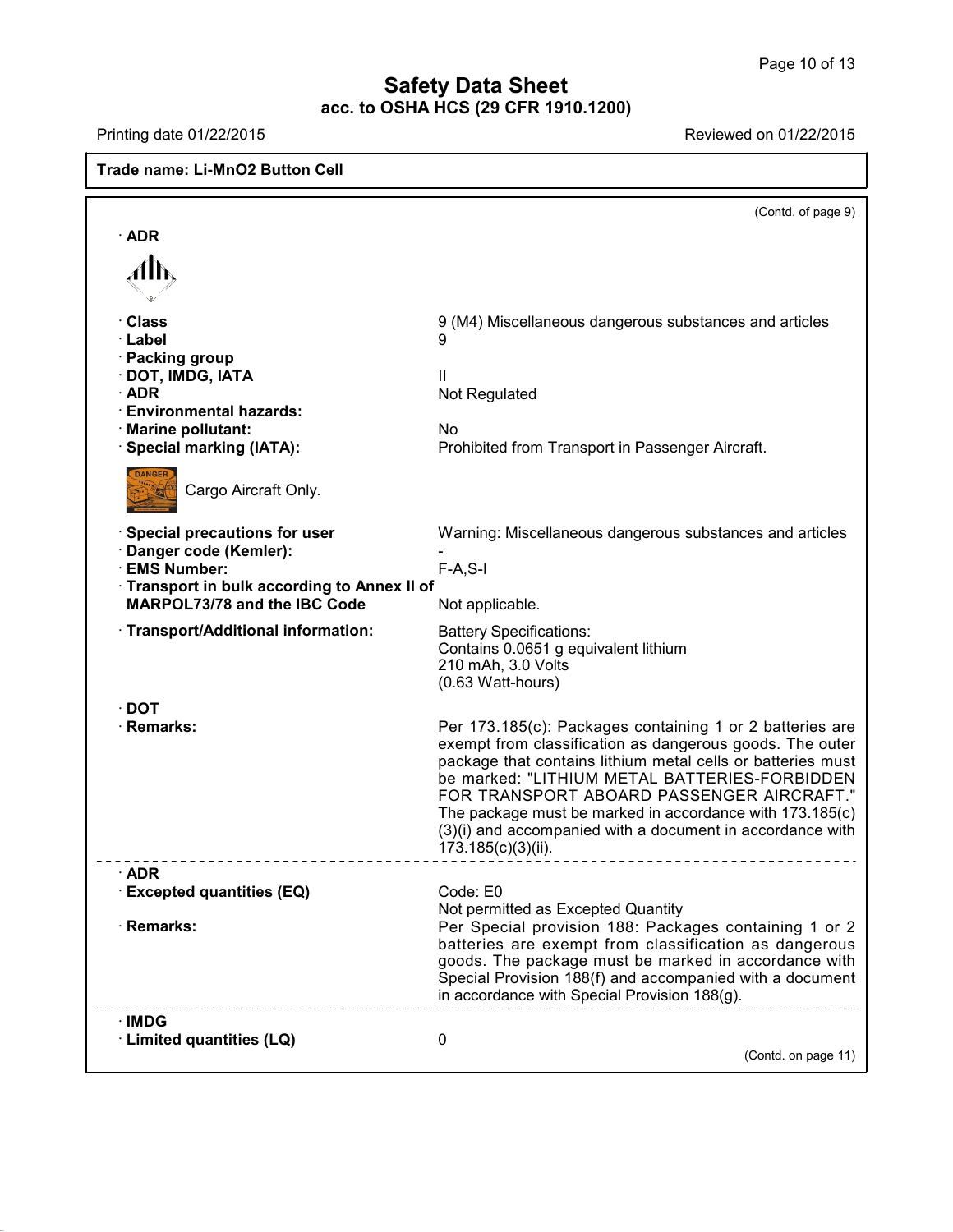Printing date 01/22/2015 **Reviewed on 01/22/2015** 

| Trade name: Li-MnO2 Button Cell |                                                                                                                                                                                                                                                                                                                                                                                                                                                                                                                                                                                                                                                          |
|---------------------------------|----------------------------------------------------------------------------------------------------------------------------------------------------------------------------------------------------------------------------------------------------------------------------------------------------------------------------------------------------------------------------------------------------------------------------------------------------------------------------------------------------------------------------------------------------------------------------------------------------------------------------------------------------------|
| <b>Excepted quantities (EQ)</b> | (Contd. of page 10)<br>Code: E0<br>Not permitted as Excepted Quantity                                                                                                                                                                                                                                                                                                                                                                                                                                                                                                                                                                                    |
| · Remarks:                      | Per Special Provision 188: Packages containing 1 or 2<br>batteries are exempt from classification as dangerous<br>goods. The package must be marked in accordance with<br>Special Provision 188.6 and accompanied with a document<br>in accordance with Special Provision 188.7.                                                                                                                                                                                                                                                                                                                                                                         |
| $\cdot$ IATA                    |                                                                                                                                                                                                                                                                                                                                                                                                                                                                                                                                                                                                                                                          |
| · Remarks:                      | Per Packing Instruction 968, Section II: Packages containing<br>1 or 2 batteries are exempt from classification as dangerous<br>goods. Use of the Lithium Batteries Label (Figure 7.4.H) is<br>required. The product must be accompanied by a document<br>stating the following:<br>- the package contains lithium ion cells or batteries;<br>- the package must be handled with care and that a<br>flammability hazard exists if the package is damaged;<br>- special procedures must be followed in the event the<br>package is damaged, to include inspection and re-packing if<br>necessary; and<br>- a telephone number for additional information. |
| · UN "Model Regulation":        | Per Packing Instruction 968, Section 1B: Packages<br>containing 3 or more batteries must be assigned to Class 9<br>and are subject to all of the applicable provisions. UN<br>specification packaging is not required. Use of the Lithium<br>Batteries Label (Figure 7.4.H) is required. The product must<br>be accompanied by a document as described in Section II.<br>UN3090, Lithium battery, 9                                                                                                                                                                                                                                                      |

# **15 Regulatory information**

· **Safety, health and environmental regulations/legislation specific for the substance or mixture** · **SARA**

| Section 355 (extremely hazardous substances): |
|-----------------------------------------------|
|-----------------------------------------------|

None of the ingredients is listed.

· **Section 313 (Specific toxic chemical listings):**

1313-13-9 manganese dioxide

110-71-4 1,2-dimethoxyethane

· **TSCA (Toxic Substances Control Act):**

All ingredients are listed.

40.0.6

· **Proposition 65 (California)**

· **Chemicals known to cause cancer:**

None of the ingredients are listed.

· **Chemicals known to cause reproductive toxicity for females:**

None of the ingredients are listed.

(Contd. on page 12)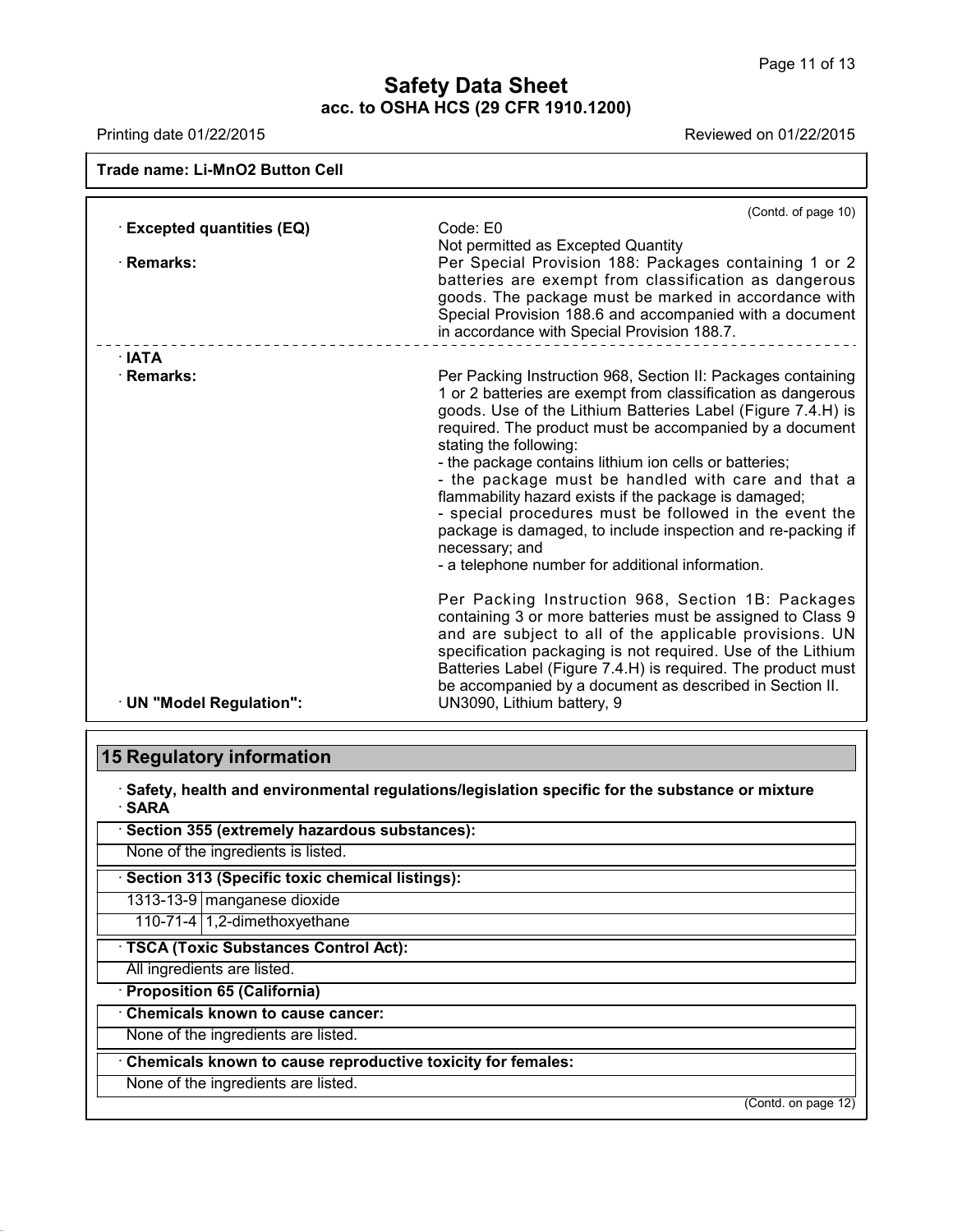Printing date 01/22/2015 Reviewed on 01/22/2015

**Trade name: Li-MnO2 Button Cell**

| (Contd. of page 11)<br>Chemicals known to cause reproductive toxicity for males: |
|----------------------------------------------------------------------------------|
| None of the ingredients is listed.                                               |
| Chemicals known to cause developmental toxicity:                                 |
| None of the ingredients is listed.                                               |
| Carcinogenic categories                                                          |
| <b>EPA (Environmental Protection Agency)</b>                                     |
| 1313-13-9 manganese dioxide<br>D                                                 |
| 7791-03-9 lithium perchlorate<br><b>NL</b>                                       |
| · IARC (International Agency for Research on Cancer)                             |
| 9003-07-0 Polypropylene<br>3                                                     |
| 9002-84-0 Polytetrafluoroethylene<br>3                                           |
| · TLV (Threshold Limit Value established by ACGIH)                               |
| None of the ingredients is listed.                                               |
| · NIOSH-Ca (National Institute for Occupational Safety and Health)               |
| None of the ingredients is listed.                                               |
| <b>State Right to Know Listings</b>                                              |
| None of the ingredients is listed.                                               |
| Canadian substance listings:                                                     |
| <b>Canadian Domestic Substances List (DSL)</b>                                   |
| All ingredients are listed.                                                      |
| <b>Canadian Ingredient Disclosure list (limit 0.1%)</b>                          |
| None of the ingredients is listed.                                               |
| Canadian Ingredient Disclosure list (limit 1%)                                   |
| 108-32-7 propylene carbonate                                                     |

and the SDS contains all the information required by the Controlled Products Regulations.

· **Chemical safety assessment:** A Chemical Safety Assessment has not been carried out.

## **16 Other information**

40.0.6

This information is based on our present knowledge. However, this shall not constitute a guarantee for any specific product features and shall not establish a legally valid contractual relationship.

· **Date of preparation / last revision** 01/22/2015 / -

#### · **Abbreviations and acronyms:**

ADR: Accord européen sur le transport des marchandises dangereuses par Route (European Agreement concerning the International Carriage of Dangerous Goods by Road)

IMDG: International Maritime Code for Dangerous Goods

DOT: US Department of Transportation

IATA: International Air Transport Association

GHS: Globally Harmonised System of Classification and Labelling of Chemicals

ACGIH: American Conference of Governmental Industrial Hygienists EINECS: European Inventory of Existing Commercial Chemical Substances

(Contd. on page 13)